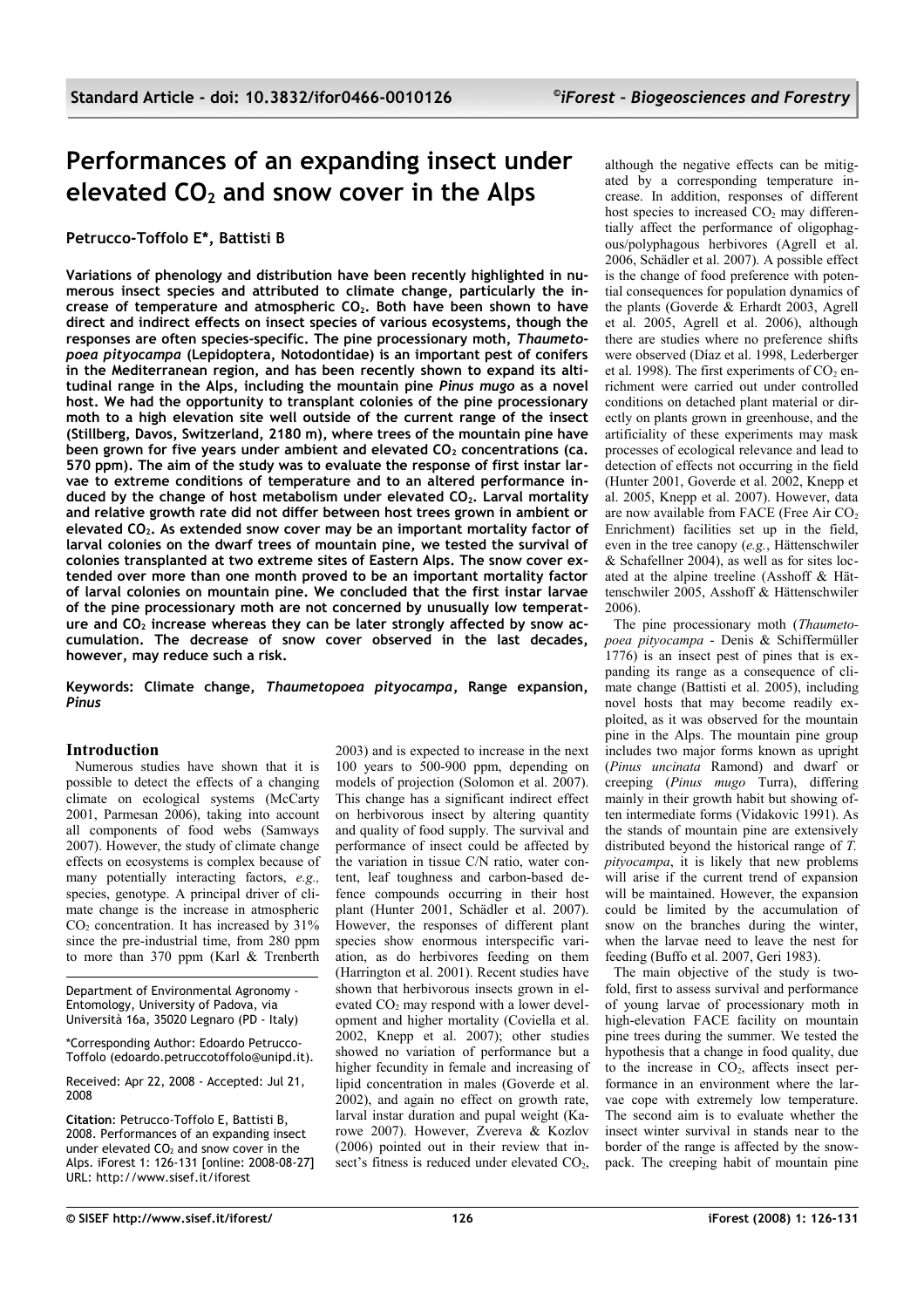furthers the cover of the nests for extended periods of time, and this could create a risk of colony mortality. We have also analysed the snow cover data of a possible expansion area, to predict insect performance.

# **Materials and methods**

#### *FACE experiment*

The experiment was carried out at the treeline FACE site established in 2001 at Stillberg (Davos) in the Swiss Central Alps (see Hättenschwiler et al. 2002 and Handa et al. 2005 for details about  $CO<sub>2</sub>$ -enrichment system and experimental set-up). The site is located on a slope oriented towards North-East at 2180 m elevation. The long-term annual precipitation is 1050 mm, the average temperature is -5.8 °C in January and 9.4 °C in July (Schönenberger & Frey 1988). The soil is classified as a Ranker (U.S. system: Lythic Haplumbrept) with a 10-cm-deep organic soil underlain by siliceous bedrock (Paregneis - Schönenberger & Frey 1988). The experimental site is located in an afforestation area planted in 1975 with three tree species (*Larix decidua* L., *Pinus cembra* L., *Pinus uncinata* Ramond). In 2001, an area of approximately 2500 m<sup>2</sup> situated at 2180 m of elevation was selected to provide an experimental setup for a  $CO<sub>2</sub>$ -enrichment study at tree line (Hättenschwiler et al. 2002, Handa et al. 2005). At the time of the experiment, there were 9 trees of mountain pine (*P. uncinata* upright form) that were grown for the previous 5 years under an elevated  $CO<sub>2</sub>$  atmosphere (ca. 570 ppm) from June to September and 10 trees grown under ambient CO<sub>2</sub> (ca 370 ppm - see Hättenschwiler et al. 2002 and Handa et al. 2005 for details about  $CO_2$ -enrichment system and experimental set-up). The leaf chemistry of needles of the enrichment experiment was shown in previous studies (Hättenschwiler et al. 2002, Handa et al. 2005).

We used sets of insects for the experiment consisting of artificially created groups of 50 first instar larvae. At the end of July 2005, 30 egg batches were collected from several trees in Venosta/Vinschgau valley, Italian Alps and transferred to laboratory. After hatching, groups of 50 larvae were formed by picking individuals from different colonies. The larvae were provided with needles of mountain pine in Petri dishes. The food was renewed every 2-3 days and the dead larvae replaced with new ones. On August 8<sup>th</sup> we transferred and exposed the larvae groups on ten trees under ambient and nine trees under elevated  $CO<sub>2</sub>$  conditions, all belonging to the enrichment experiment; we also added ten naturally established trees of mountain pine (*P. mugo* semi-prostrate form) growing on the same slope at slightly lower elevation (2030 m) to control for a putative temperature effect. The trees were of a size similar to those used in the enrichment experiment. On each tree, we selected one lateral branch that was protected with a 0.1 mm mesh net sleeve, about 40 cm long and including all the needle age classes occurring on that branch. On every branch, a group of 50 first instar larvae was gently transferred from the Petri dish to the needles inside the sleeve. On September 9, the sleeves were opened and their content (faeces, dead larvae, fallen needles) transferred into a vial. Then the larvae were taken from the twig with a brush and put into a Petri dish. Later the amount of faecal pellets was measured by volume assessed in a micropipette, larvae were counted and weighed, and the larval instar was assessed. After freezing at -20°C, the dry weight was obtained after 24 h of exposure at 60°C. The relative growth rate  $(RGR mg<sup>-1</sup> mg<sup>-1</sup> day)$  was calculated for the groups of 50 larvae using both dry and fresh weight and using the initial weight from three groups of 15 larvae. At each site, temperature was recorded hourly by data loggers (Hobo, Onset Computer Corporation, Pocasset, MA). At the end of the experiment we took a sample of three needle pairs for each tree to measure needle toughness, by determining the force needed to penetrate the needles using a calibrated penetrometer constructed for this purpose. Each pine needle was fixed between two metal plates, and the probe (Bohemia insect pin® , diameter 0.55 mm) of the penetrometer was inserted through the central part of the upper, rounded surface. Three readings were taken per needle, avoiding the distal parts.

#### *Transplant experiment*

The transplant experiment was carried out in the two sites in South-Eastern Alps. The first (Resia) is located in an area of recent colonization by the insect, on a north-facing slope at an altitude of 500 m. The second site (Tanamea) is situated at 850 m on a northwest facing slope, in an area where the insect is not occurring yet. Both sites have natural stands dominated by mountain pine but with presence of *Pinus nigra* at lower frequency, especially in the second site. At the end of July 2002, 90 egg batches were collected in pine stands close to the experimental area. The egg batches were exposed in the field, before hatching. At Resia site 30 egg batches were exposed on each of the two host plants. whereas at Tanamea we exposed  $30$  egg batches only on *P. mugo*, because of the scarcity of *P. nigra.* Each egg batch was tied to the branch of a separated tree, and the larval development was checked every two weeks, noting the larval development stage (based on the size of faeces visible though the silk), nest size and recent feeding. After moulting to the fifth instar (end of March), the nests were collected and placed individually in a pot. The pot was closed with a net

to avoid the larvae escape. The larvae were regularly fed; on the bottom of the pot we positioned sand to consent the pupation of the larvae, that was observed in May. During the adult emergence period (July) the pots were checked every four days and all present adults were collected and subsequently the sand winnowed to find diapausing cocoons.

As snow resulted to be an important limiting factor to insect survival, we analysed daily data of the snow in addition to temperature in the period December - April. Four sites close to the experimental area were chosen in the elevation range of 540-900 m; we selected the mean height of snow as variable, which was analysed for the period 1972-2007.

#### *Statistical analyses*

The larval performance (% survival and RGR) and needle toughness on the three different tree conditions were analysed with a one-way ANOVA. In all cases in which AN-OVA was employed, the basic assumption of homogeneity of variance was met, and variables were tested without any transformation. Tukey's test was used for pairwise comparison of means. The larvae distribution in different stages was analysed by a  $\chi^2$ test on the three tree conditions, comparing observed frequencies with those expected of the trees. The number of faecal pellet was analysed by ANCOVA using the number of larvae as a covariate. The temperatures in different sites were analysed by a Student's *t*-test. The survival in the transplant experiment was analysed by a  $\chi^2$  test, comparing observed frequencies at different sites and host plant species with those expected calculated on the base of medium values. The data of mean height of snow was analysed with discontinuity analysis that allowed to identify the period and the year with the highest probability of a breakpoint in the data set. All the analyses were done with STATISTICA software (StatSoft Italia 2005), except for the snow data, for which we used the open source package STRUCCHANGE written in R language (Zeileis et al. 2002).

## **Results**

#### *CO2 experiment*

The larvae did not show any difference in mortality between ambient and elevated  $CO<sub>2</sub>$ at 2180 m, whereas those feeding at 2030 m on naturally established trees under ambient CO<sub>2</sub> conditions showed a higher mortality  $(F<sub>2.25</sub> = 4.895, P < 0.01 - Fig. 1)$  $(F<sub>2.25</sub> = 4.895, P < 0.01 - Fig. 1)$ . The larval stage was more advanced on native trees under ambient CO<sub>2</sub> ( $\chi^2 = 10.69$ , d.f. = 4, p = 0.03 - [Fig. 2\)](#page-2-1). The RGR did not differ among treatments using either dry ( $F_{2,25} = 0.678$ , p = 0.317; mean =  $0.036$ , SE =  $0.0044$ ) or fresh weight ( $F_{2.25} = 0.706$ ,  $p = 0.502$ ; mean = 0.038,  $SE = 0.0045$ ). During the experiment,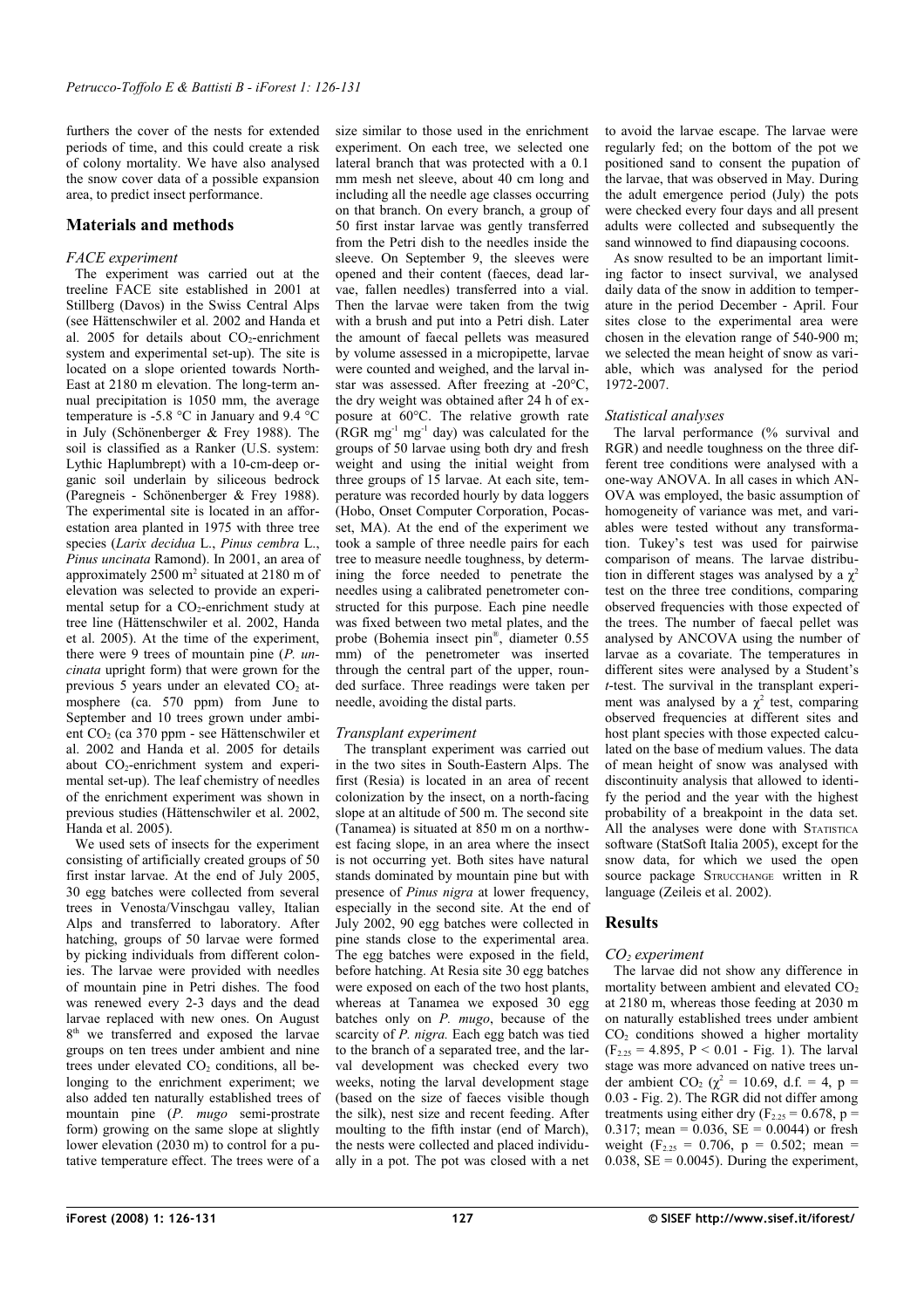

<span id="page-2-0"></span>**Fig. 1** - Larval survival Mean percentage (± SE) of survival of first instar larvae of *Thaumetopoea pityocampa* transplanted at different sites and CO<sub>2</sub> regimes at Stillberg, Switzerland, during the summer 2005. Different letters indicated significant differences in pairwise comparison of means % survival (Tukey test,  $p < 0.01$ ).



<span id="page-2-1"></span>**Fig. 2** - Larval development. Larval instar reached by the larvae at the end of the  $CO<sub>2</sub>$  experiment on different host plant types.



<span id="page-2-2"></span>**Fig. 3** - Needle toughness (in newtons) of different host plant types. Error bars show one SE. Different letters indicate significant differences in pairwise comparisons of means (Tukey test,  $p < 0.01$ ).

the mean minimum daily temperature was 4.9 °C, with several nights with temperature below or around  $0 \degree C$ , and the maximum daily temperature was 19 °C at FACE site (2180 m), whereas at lower site (2030 m) the values were 0.61 °C and 2.63 °C higher, respectively ( $t$ -test, minimum temperature:  $t =$ 5.27, d.f. =  $62$ , p < 0.01; maximum temperature:  $t = 7.00$ , d.f. = 62, p < 0.01). The volume of faecal pellets did not differ among treatments ( $F_{2,24} = 1.316$ ,  $p = 0.286$ ). The needles of native trees under ambient CO<sub>2</sub> were significantly tougher than those of trees grown at higher elevation under both elevated and ambient  $CO_2$  (F<sub>2.25</sub> = 24.41, p < 0.01 - [Fig. 3\)](#page-2-2).

#### *Transplant experiment*

Some egg batches did not hatch and thereby we utilized 27 colonies on *P. nigra* and *P. mugo* at Resia and 21 colonies on *P. mugo* at Tanamea. There was no difference in the colony survival on *P. mugo* and *P. nigra* located at Resia before ( $\chi^2$  = 3.64, d.f. = 1, p = 0.056) and after ( $\chi^2$  = 1.02, d.f. = 1,  $p = 0.311$ ) the cold period. When comparing the two sites on *P. mugo*, the survival was similar before the cold period ( $\chi^2 = 1.763$ ,  $d.f. = 1$ ,  $p = 0.184$ ) but differed dramatically after ( $\chi^2$  = 6.373, d.f. = 1, p = 0.0115), as total mortality was observed in Tanamea, where colonies were buried in snow for more than one month [\(Tab. 1\)](#page-3-1).

The mean height of snow cover showed a decreasing trend in the period 1972-2006 [\(Fig. 4\)](#page-3-0), although there was strong variation among years. We individuated the period 1984-1994 as the more likely time when a change has occurred (at 90% confidence level), and the year 1986-87 as the more likely breakpoint in the data set.

#### **Discussion**

 $CO<sub>2</sub>$  enrichment had no effect on the herbivorous insect, *Thaumetopoea pityocampa*, although there was significant variation at the plant level, consisting in an increase of non-structural carbohydrates and a reduction of specific leaf area (Handa et al. 2005). Both survival and performance of larvae did not differ between individuals feeding on plants of mountain pine exposed to ambient and elevated  $CO<sub>2</sub>$ . However, the larvae exposed on naturally established mountain pines growing at slightly lower altitude showed higher mortality than those on plants at the upper site, but a significant difference was observed only when contrasted to survival on elevated  $CO<sub>2</sub>$  trees. As expected, the larval stage reached by the larvae at lower site was more advanced compared to the upper site due to temperature-dependent growth. In spite of the generally low temperature for the development of first instar larvae, about 10 °C lower than that observed at cold sites at the edge of the range (unpub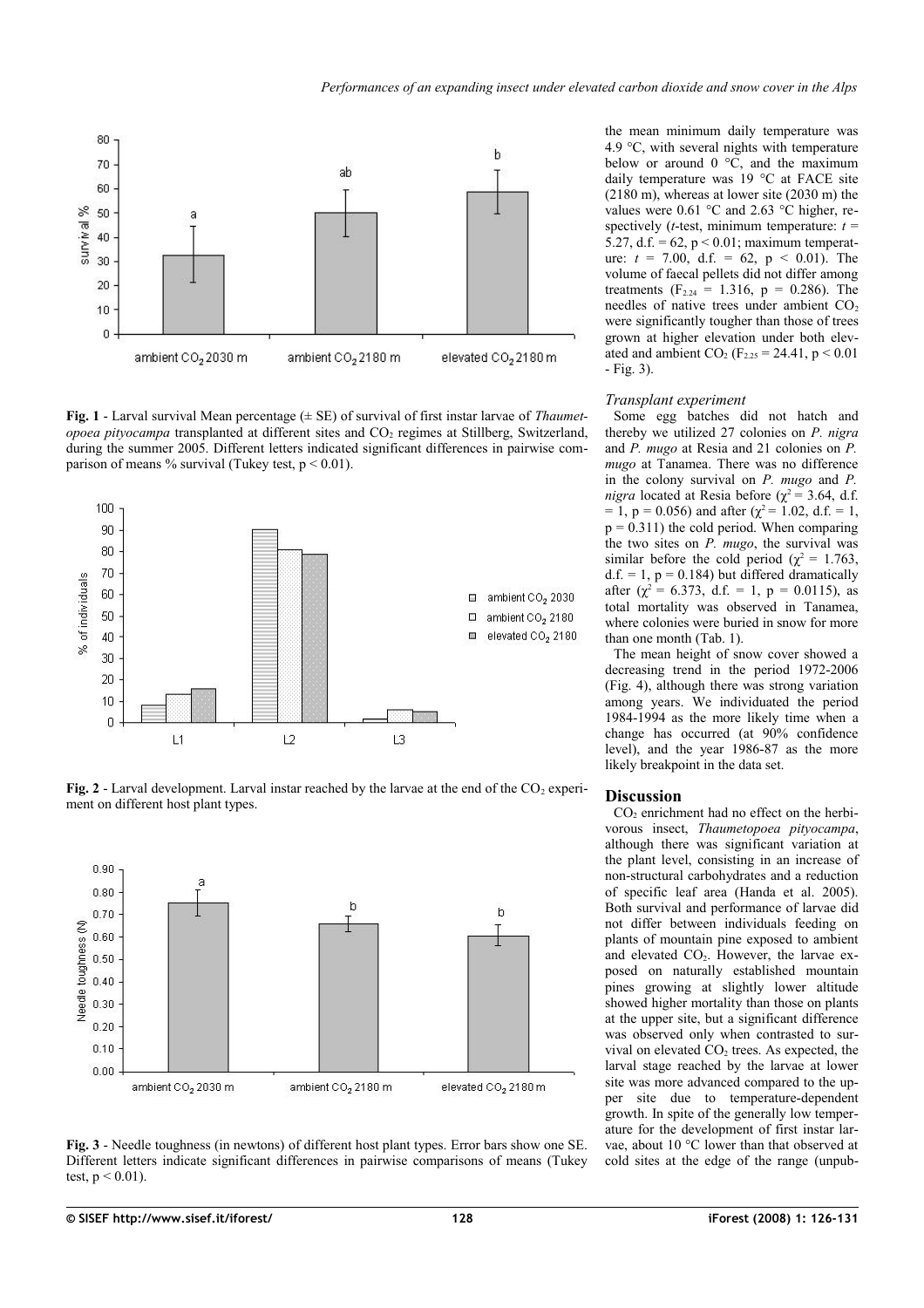<span id="page-3-1"></span>**Tab. 1** - Survival of colonies transplanted on different host pines at range's edge in Friuli district, north-eastern Italy.

| <b>Site</b>                    | Host     | No.<br>colonies | % survival<br><b>November</b> | % survival<br>February |
|--------------------------------|----------|-----------------|-------------------------------|------------------------|
| Resia<br>(recent expansion)    | P. nigra | 27              | 40.7                          | 14.8                   |
| Resia<br>(recent expansion)    | P. mugo  | 27              | 66.7                          | 25.9                   |
| Tanamea<br>(outside the range) | P. mugo  | 21              | 46.6                          |                        |

lished data), we observed a considerable survival also on a novel host, the mountain pine, that opens the question about the possibility of a successful development of the insect at range's edge. Final survival of transplanted colonies at two extreme sites on mountain pine showed that snow cover is preventing larval activity and establishment, whereas low temperature is not the major constraint factor. However, as snow cover is decreasing in the last decades, we may expect that range expansion will further occur in *T. pityocampa*.

Mountain pine responded to  $CO<sub>2</sub>$  enrichment with an increase of non-structural carbohydrates (Hättenschwiler et al. 2002), as it has been pointed for other conifers (Griffin et al. 1996, Runion et al. 1999). The increase was due to variation in starch fraction, whereas the concentration of soluble sugars was unchanged (Handa et al. 2005). The increase of starch may positively affect herbivore insects, improving the digestion efficiency and increase fat reserves (Goverde et al. 1999, Asshoff & Hättenschwiler 2005). However, it may involve a lower N concentration per unit mass and an increase of C/N ratio, that indicates a lower food quality for herbivorous insects (Mattson 1980). The studies carried out under similar situations have shown contrasting responses on larval performance. Several highlighted a negative response (Hättenschwiler & Schafellner 1999, Chen et al. 2005), whereas others showed no variations (Goverde et al. 2002, Williams et al. 2003) or a positive effect (Goverde et al. 1999). Asshoff & Hättenschwiler (2006), in an experiment carried out in the same FACE site, showed that alteration in needle chemistry had a reduced effect on larch bud moth performance. The response of the pine processionary moth could be due to opposite effects, such as the dilution in N content and the increase of starch and sugars that may be phagostimulatory to herbivores (Stiling & Cornelissen 2007). Moreover, the same quantity of faeces produced in the two treatments does not support the hypothesis of compensatory feeding, that has been associated with increase of C/N ratio and lower tissue quality (Williams et al. 1994), although some recent studies have suggested that a differential post-ingestive adsorption may compensate for diminished food quality (Barbehenn et al. 2004). In the study of Stastny et al. (2006),



<span id="page-3-0"></span>**Fig. 4** - Mean snow cover during winter period (December-April) from 1972-73 to 2006-07 at four weather stations between 540 and 900 m in the Alps of Friuli district, NE Italy. The grey area indicates the period characterized by the higher probability of change (at 90% confidence level) and the dotted line indicates the mean value of the two phases before and after the year of more probable breakpoint (1986-87).

the performance of the processionary moth larvae did not differ between three host-plant species with different nitrogen content, showing a high plasticity. This may display such a post-ingestive compensatory behaviour. Leaf toughness, however, can be a serious constrain to larval development especially in early instars (Tanton 1962, Zovi et al. 2008). It is common that plant phenotype may show different resistance to herbivore attack (Preszler & Price 1988). In our experiment there were two phenotypes of mountain pine (naturally established *vs.* introduced) which differed in needles toughness, a physical hurdle to larval feeding, that may explain the higher larval mortality on native mountain pine grown at lower altitude. Although leaf toughness may be an important determinant of larval survival on some hosts, it rarely results in total mortality as the insect shows a high adaptive potential to tough needles (Zovi et al. 2008).

Extreme temperature and snow cover appear to be the most important abiotic factors for assessing the impact of climate change on alpine ecosystem (Inouye et al. 2000, Theurillat & Guisan 2001). The snow cover of the nest was a major constraint factor for survival during winter in our transplant experiment. The creeping habit of *P. mugo*, a species most widespread at the insect range edge, makes it possible that colonies become buried by snow when the snow is as high as 20 cm (unpublished data). The mean snow depth, the duration of continuous snow cover and the number of snowfall days in the Swiss Alps all have showed very similar trends in the period 1931-99: a gradual increase until the early 1980s followed by a statistically significant decrease towards the end of the century, mainly at low and mid altitudes (Beniston 1997, Laternser & Schneebeli 2003). Our data from the northeastern Alps showed a similar trend to the Swiss Alps. There is no universal agreement, however, on snow cover in the past century, as Brown (2000) did not detect evidence of a significant long-term decrease of spring snow in the northern hemisphere.

There are few studies that consider the effect of the change in snow cover on ecosystems. Wipf et al. (2006) showed shifts in vegetation communities as a results of experiments of snow removal, furthermore in a study about growth of Norway spruce saplings the decrease in snow cover showed two opposite effects, a positive one due to decrease of attack by the black snow mold (*Herpotrichia nigra*) and to longer growing season, and a negative response of saplings to exposure to low temperatures (Cunningham et al. 2006). Vanbergen et al. (2003) suggested that the reduction of snow cover in the Scottish moorland, conceivable with climate change, had increased the probability of winter moth (*Operophthera brumata*) out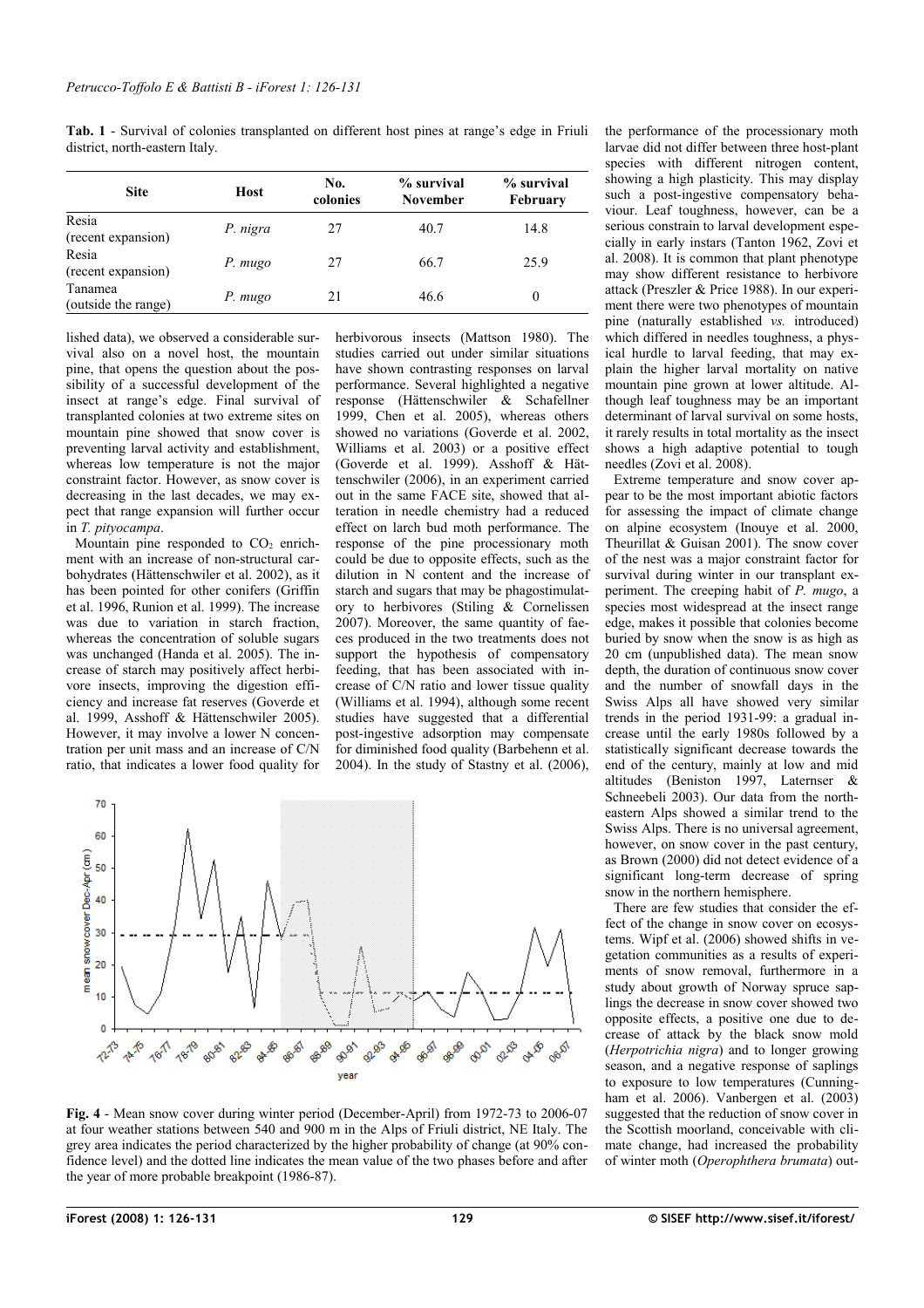breaks on *Calluna vulgaris*, through improvement of adult emergence and higher breeding success. Finally, *Atalopedes campestris* is a lepidopteran that cannot survive for a longer period under snow as larvae, and its future expansion could be favoured by the decrease of snow (Crozier 2004). If snow cover reduction may relax the conifer hosts from the attack of snow-associated pathogens like the black snow mold, it may contribute to worse the attack of organisms that are normally limited by snow, such as the winter moth and the pine processionary moth. In the latter case, it can be easily predicted that the expansion on mountain pine will continue as long as temperature increase will be associated with a decrease of snow cover and the insect will not be limited by higher  $CO<sub>2</sub>$ . Interestingly, the temperature and the land-use change have been considered as predictors of range expansion of mountain pine in the alpine region (Dirnböck et al. 2003), likely leading to an altitudinal shift of plant and insect communities in mountain habitats.

## **Acknowledgements**

We thank Roman Asshoff, Emiliano Buffo, Andrei Gourov for their help in  $CO<sub>2</sub>$  experiments and Alessandro De Bellis in transplant experiments. The "Servizio Territorio montano e manuntezioni" of Friuli Venezia Giulia district for providing snow-data and Alessandro Chiaudani for the statistical analysis. The Swiss National Foundation for permission to work at the Stillberg and the team involved in Stillberg FACE project for availability and technical support. A special thanks to Roman Asshoff, Tanya Handa, Stig Larsson, and two anonymous reviewers for their useful comments on earlier versions of the manuscript.

# **References**

- Agrell J, Anderson P, Oleszek W, Stochmal A, Agrell C (2006). Elevated  $CO<sub>2</sub>$  levels and herbivore damage alter host plant preferences. Oikos 112: 63-72.
- Agrell J, Kopper B, McDonald EP, Lindroth RL (2005).  $CO<sub>2</sub>$  and  $O<sub>3</sub>$  effects on host plant preferences of the forest tent caterpillar (*Malacosoma disstria*). Global Change Biology 11: 588-599.
- Asshoff R, Hättenschwiler S (2005). Growth and reproduction of the alpine grasshopper *Miramella alpina* feeding on CO<sub>2</sub>-enriched dwarf shrubs at treeline. Oecologia 142: 191-201.
- Asshoff R, Hättenschwiler S (2006). Changes in needle quality and larch bud moth performance in response to  $CO<sub>2</sub>$  enrichment and defoliation of treeline larches. Ecological Entomology 31: 84-90.
- Battisti A, Stastny M, Netherer S, Robinet C, Schopf A, Roques A, Larsson S (2005). Expansion of geographic range in the pine processionary moth caused by increased winter temperatures. Ecological Applications 15: 2084-2096.

Barbehenn RV, Karowe DN, Chen Z (2004). Performance of a generalist grasshopper on a C3 and a C4 grass: compensation for the effects of elevated CO<sub>2</sub> on plant nutritional status. Oecologia 140: 96-103.

- Buffo E, Battisti A, Stastny M, Larsson S (2007). Temperature as a predictor of survival of the pine processionary moth in the Italian Alps. Agricultural and Forest Entomology 9: 65-72.
- Beniston M (1997). Variations of snow depth and duration in the Swiss Alps over the last 50 years: links to change in large-scale climatic factors. Climatic Change 36: 281-300.
- Brown RD (2000). Northern hemisphere snow cover variability and change, 1915-97. Journal of Climate 13: 2339-2355.
- Chen F, Wu G, Ge F, Parajulee MN, Shrestha RB (2005). Effects of elevated  $CO<sub>2</sub>$  and transgenic Bt cotton on plant chemistry, performance, and feeding of an insect herbivore, the cotton bollworm. Entomologia Experimentalis et Applicata 115: 341-350.
- Coviella CE, Stipanovic RD, Trumble JH (2002). Plant allocation to defensive compounds: interactions between elevated  $CO<sub>2</sub>$  and nitrogen in transgenic cotton plants. Journal of Experimental Botany 53: 323-331.
- Crozier L (2004). Warmer winters drive butterfly range expansion by increasing survivorship. Ecology 84: 231-241.
- Cunningham C, Zimmermann NE, Stoeckli V, Bugmann H (2006). Growth of Norway spruce (*Picea abies* L.) saplings in subalpine forests in Switzerland: does spring climate matter? Forest Ecology and Management 228: 19-32.
- Denis M, Schiffermüller I (1776). Systematisches Verzeichnis der Schmetterlinge der Wiener Gegend. Bernardi, Wien, Austria.
- Díaz S, Fraser LH, Grime JP, Falczuk V (1998). The impact of elevated  $CO<sub>2</sub>$  on plant-herbivore interactions: experimental evidence of moderating effects at the community level. Oecologia 117: 177-186.
- Dirnböck T, Dullingher S, Gabherr G (2003). A regional impact assessment of climate and landuse change on alpine vegetation. Journal of Biogeography30: 401-417.
- Geri C (1983). Dynamique de la processionnaire du pin dans la vallée de Niolo en Corse au cours des cycles 1965-1966, 1967-1968, 1969-1970. Rôle de certains caractères du milieu forestier. Annales des Sciences Forestiéres 40 (2): 123-156.
- Goverde M, Erhardt A (2003). Effects of elevated CO on development and larval food-plant preference in the butterfly *Coenonympha pamphilus* (Lepidoptera, Satyridae). Global Change Biology 9: 74-83.
- Goverde M, Bazin A, Shykoff JA, Erhardt A (1999). Influence of leaf chemistry of *Lotus corniculatus* (Fabaceae) on larval development of *Polyommatus icarus* (Lepidoptera, Lyccaenidae): effects of elevated  $CO<sub>2</sub>$  and plant genotype. Functional Ecology 13: 801-810.
- Goverde M, Erhardt A, Niklaus PA, (2002). *In situ* development of a satyrid butterfly on cal-

careous grassland exposed to elevated carbon dioxide. Ecology 83: 1399-1411.

- Griffin KL, Winner WE, Strain BR (1996). Construction cost of loblolly and ponderosa pines leaves grown with varying carbon and nitrogen availability. Plant, Cell and Environment 19: 729-738.
- Handa IH, Körner C, Hättenschwiler S (2005). Carbon economy in treeline conifers: a test of the carbon limitation hypothesis by *in situ* CO<sub>2</sub> enrichment and defoliation. Ecology 86: 1288-1300.
- Harrington R, Fleming RA, Woiwod IA (2001). Climate change impacts on insect management and conservation in temperate regions: can they be predicted? Agricultural and Forest Entomology 3: 233-240.
- Hättenschwiler S, Schafellner C (1999). Opposing effects of elevated CO<sub>2</sub> and N deposition on Ly*mantria monacha* larvae feeding on spruce trees. Oecologia 118: 210-217.
- Hättenschwiler S, Schafellner C (2004). Gypsy moth feeding in the canopy of a  $CO<sub>2</sub>$ -enriched mature forest. Global Change Biology 10: 1899-1908.
- Hättenschwiler S, Handa IT, Egli L, Asshoff R, Ammann W, Korner C (2002). Atmospheric CO<sup>2</sup> enrichment of alpine treeline conifers. New Phytologist 156: 363-375.
- Hunter MD (2001). Effects of elevated atmospheric carbon dioxide on insect plant interactions. Agricultural and Forest Entomology 3: 153-159.
- Inouye DW, Barr B, Armitage KB, Inouye BD (2000). Climate change is affecting altitudinal migrants and hibernating species. Proceedings of the National Academy of Sciences 97: 1630-1633.
- Karl TR, Trenberth KE (2003). Modern climate change. Science 302: 1719-1723.
- Karowe DN (2007). Are a legume-feeding herbivores buffered against direct affects of elevated carbon dioxide on host plants? A test with the sulfur butterfly, *Colias philodice*. Global Change Biology 13: 1-7.
- Knepp RG, Hamilton JG, Mohan JE, Zangerl AR, Barenhaum MR, DeLucia EH (2005). Elevated  $CO<sub>2</sub>$  reduces leaf damage by insect herbivores in a forest community. New Phytologist 167: 207-218.
- Knepp RG, Hamilton JG, Zangerl AR, Berenbaum MR, DeLucia EH (2007). Foliage of Oaks grown elevated CO2 reduces performance of *Antheraea polyphemus* (Lepidoptera: Saturniidae). Environmental Entomology 36: 609-617.
- Laternser M, Schneebeli M (2003). Long-term snow climate trends of the Swiss Alps (1931-99). International Journal Climatology 23: 733-750.
- Lederberger S, Leadly PW, Stöklin J, Baur B (1998). Feeding behaviour of juvenile snails (*Helix pomatia)* to four plant species grown at elevated atmospheric CO<sub>2</sub>. Acta Oecologica 19: 89-95.
- Mattson WL (1980). Herbivory in relation to plant nitrogen content. Annual Review of Ecology and Systematic 11: 119-161.
- McCarty JP (2001). Ecological Consequences of